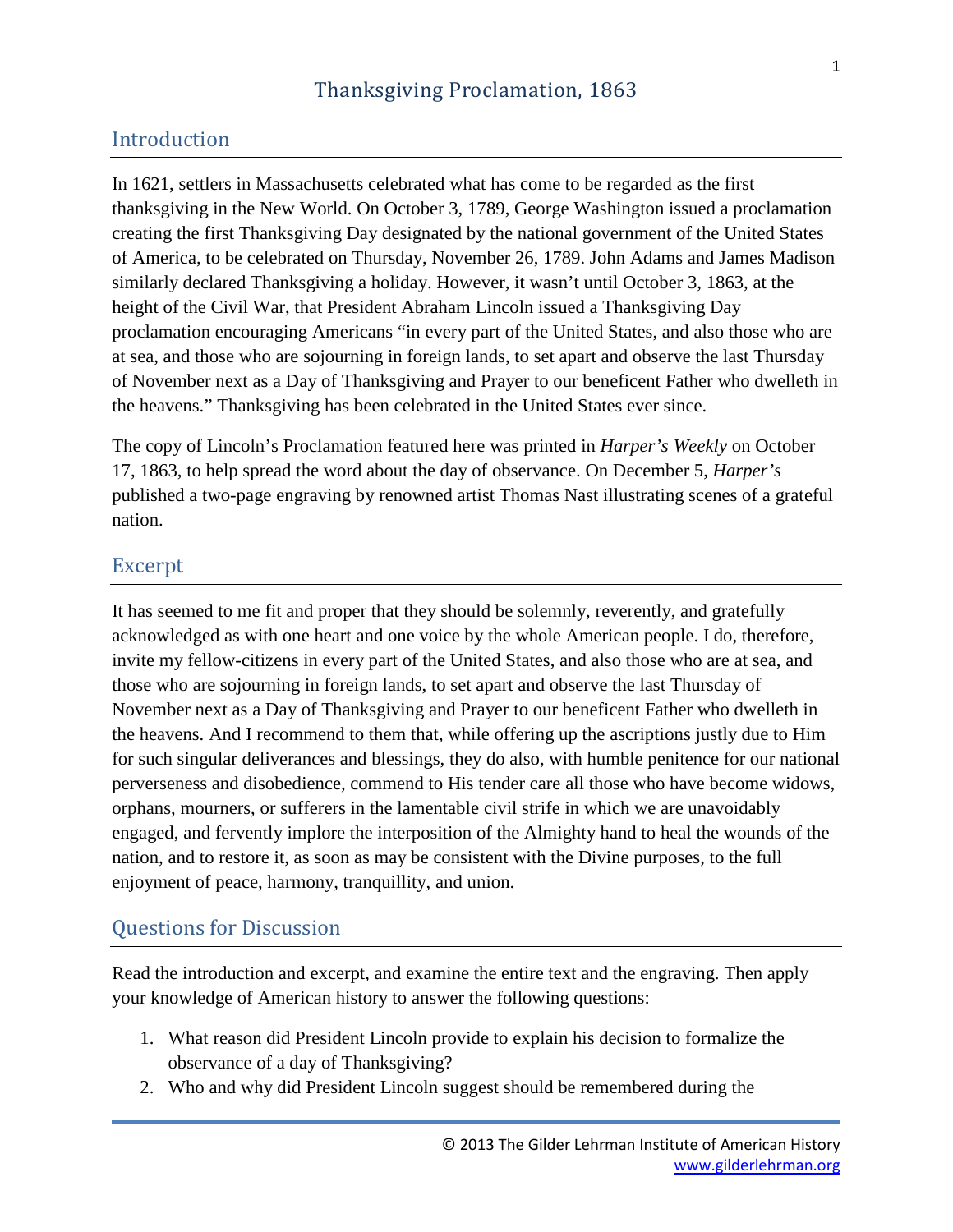# Thanksgiving Proclamation, 1863

observance of Thanksgiving?

3. Provide specific evidence from the excerpt and the image from *Harper's Weekly* that links Thanksgiving to the Civil War. (Hint: There are many clues, especially in the image).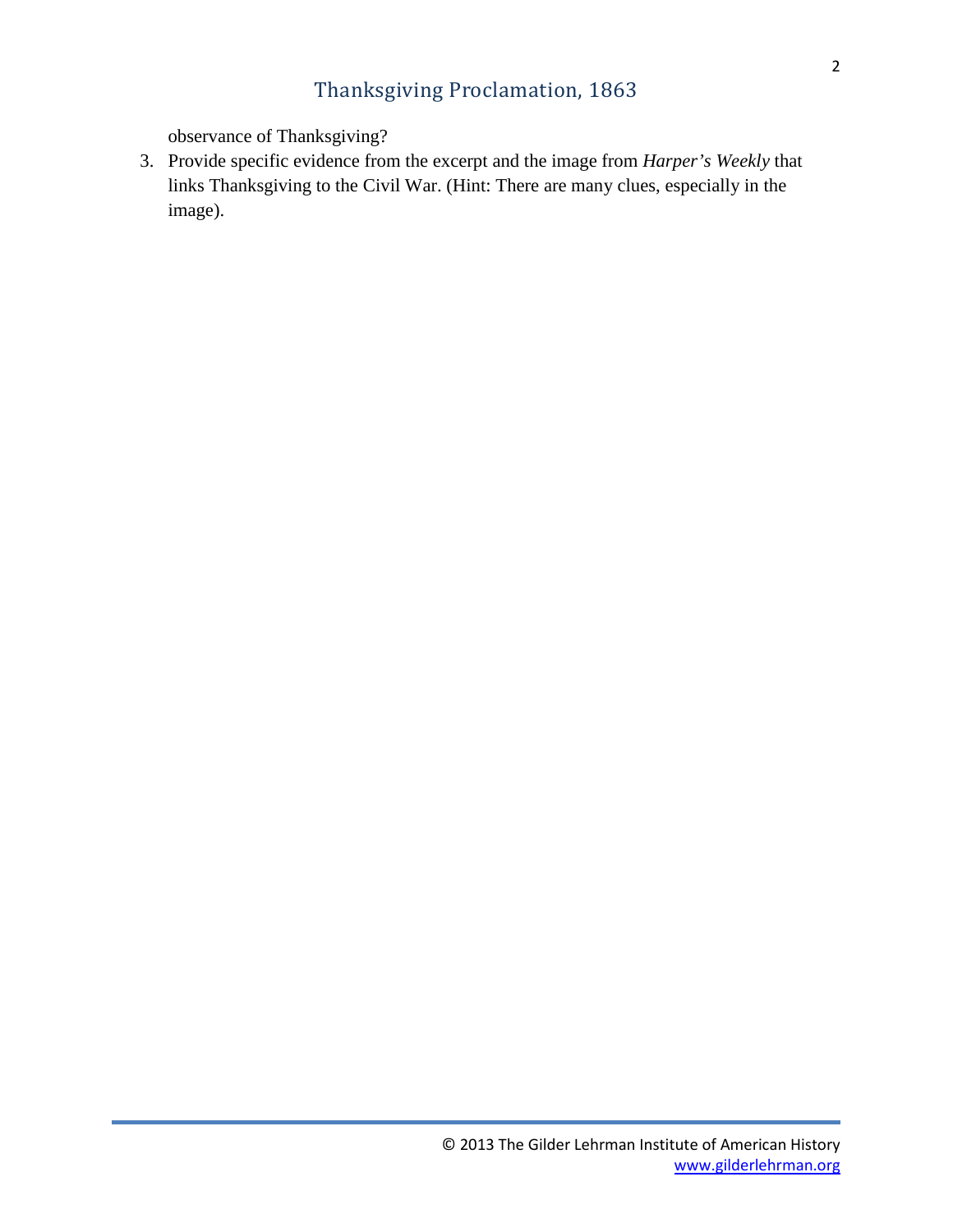#### A Proclamation by the President of the **United States of America.**

THE year that is drawing toward its close has been filled with the blessings of fruitful fields and healthful skies. To these bounties, which are so constantly enjoyed that we are prone to forget the source from which they come, others have been added which are of so extraordinary a nature that they can not fail to penetrate and soften even the heart which is habitually insensible to the ever-watchful providence of Almighty God.

In the midst of a civil war of unequaled magnitude and severity, which has sometimes seemed to invite and provoke the aggressions of foreign states, peace has been preserved with all nations, order has been maintained, the laws have been respected and obeyed, and harmony has prevailed every where, except in the theatre of military conflict, while that theatre has been greatly contracted by the advancing armies and navies of the Union.

The needful diversions of wealth and strength from the fields of peaceful industry to the national defense have not arrested the plow, the shuttle, or the ship. The axe has enlarged the borders of our settlements, and the mines, as well of iron and coal as of the precious metals, have yielded even more abundantly than heretofore. Population has steadily increased, notwithstanding the waste that has been made in the camp, the siege, and the battle-field; and the country, rejoicing in the consciousness of augmented strength and vigor, is permitted to expect continuance of years with large increase of freedom.

No human counsel hath devised, nor hath any mortal hand worked out these great things. They are the gracious gifts of the Most High God, who, while dealing with us in anger for our sins, hath nevertheless remembered mercy.

It has seemed to me fit and proper that they should be solemnly, reverently, and gratefully acknowledged as with one heart and voice by the whole American people; I do, therefore, invite my fellow-citizens in every part of the United States, and also those who are at sea, and those who are sojourning in foreign lands, to set apart and observe the last Thursday of November next as a Day of Thanksgiving and Prayer to our beneficent Father who dwelleth in the heavens. And I recommend to them that, while offering up the ascriptions justly due to Him for such singular deliverances and blessings, they do also, with humble penitence for our national perverseness and disobedience, commend to His tender care all those who have become widows, orphans, mourners, or sufferers in the lamentable civil strife in which we are unavoidably engaged, and fervently implore the interposition of the Almighty hand to heal the wounds of the nation, and to restore it, as soon as may be consistent with the Divine purposes, to the full enjoyment of peace, harmony, tranquillity, and union.

In testimony whereof I have hereunto set my hand, and caused the seal of the United States to be affixed.

Done at the city of Washington this third day of October, in the year of our Lord one thousand eight hundred and sixty-three, and of the independence of the United States the eighty-eighth. ABRAHAM LINCOLN. By the President:

WILLIAM H. SEWARD, Secretary of State.

*Harper's Weekly*, October 17, 1863, p. 658. (Gilder Lehrman Institute, GLC01733.05)